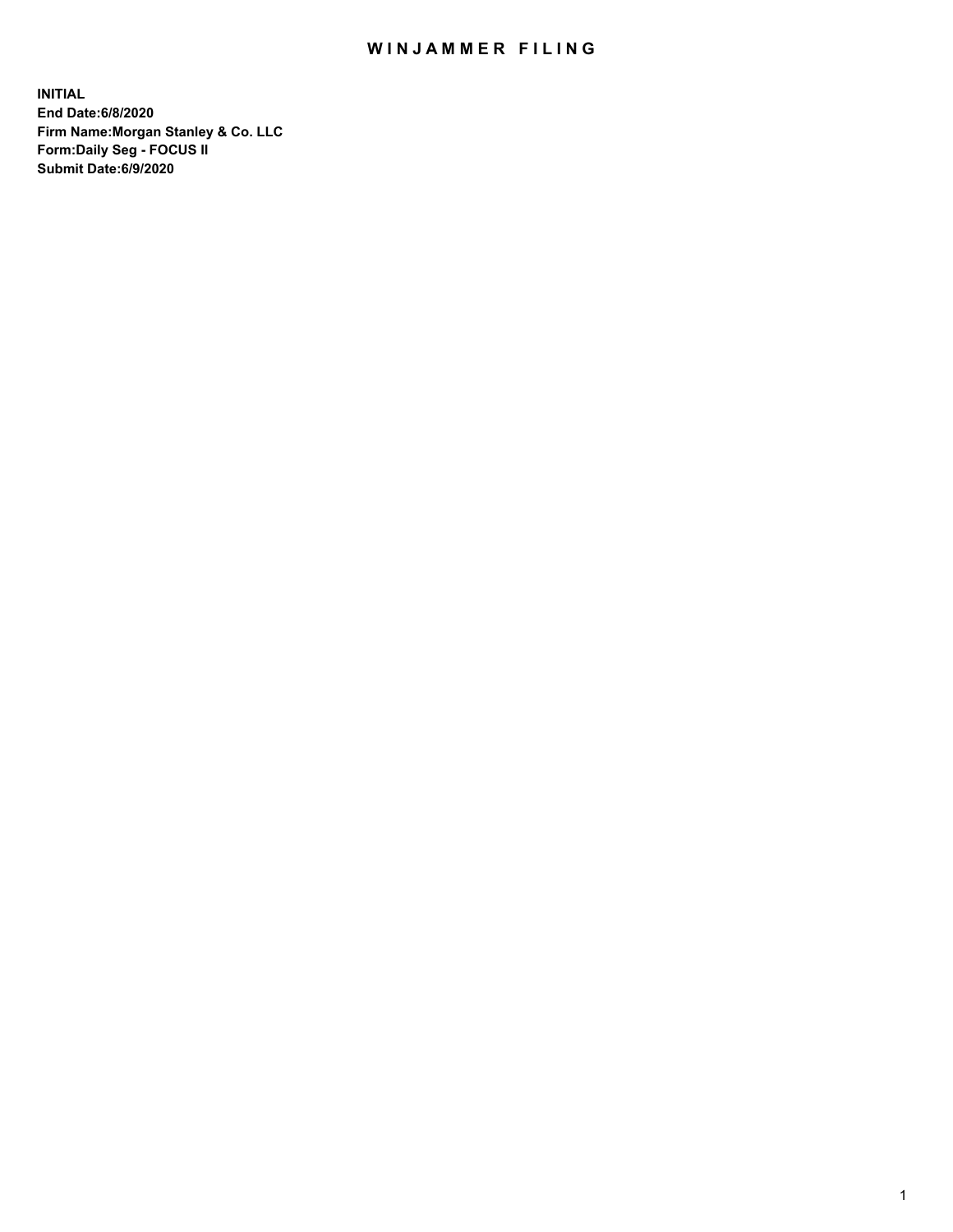**INITIAL End Date:6/8/2020 Firm Name:Morgan Stanley & Co. LLC Form:Daily Seg - FOCUS II Submit Date:6/9/2020 Daily Segregation - Cover Page**

| Name of Company                                                                                                                                                                                                                                                                                                                | Morgan Stanley & Co. LLC                                    |
|--------------------------------------------------------------------------------------------------------------------------------------------------------------------------------------------------------------------------------------------------------------------------------------------------------------------------------|-------------------------------------------------------------|
| <b>Contact Name</b>                                                                                                                                                                                                                                                                                                            | <b>Ikram Shah</b>                                           |
| <b>Contact Phone Number</b>                                                                                                                                                                                                                                                                                                    | 212-276-0963                                                |
| <b>Contact Email Address</b>                                                                                                                                                                                                                                                                                                   | Ikram.shah@morganstanley.com                                |
| FCM's Customer Segregated Funds Residual Interest Target (choose one):<br>a. Minimum dollar amount: ; or<br>b. Minimum percentage of customer segregated funds required:% ; or<br>c. Dollar amount range between: and; or<br>d. Percentage range of customer segregated funds required between: % and %.                       | 235,000,000<br><u>0</u><br>00<br>0 <sub>0</sub>             |
| FCM's Customer Secured Amount Funds Residual Interest Target (choose one):<br>a. Minimum dollar amount: ; or<br>b. Minimum percentage of customer secured funds required:%; or<br>c. Dollar amount range between: and; or<br>d. Percentage range of customer secured funds required between:% and%.                            | 140,000,000<br><u>0</u><br>0 <sub>0</sub><br>0 <sub>0</sub> |
| FCM's Cleared Swaps Customer Collateral Residual Interest Target (choose one):<br>a. Minimum dollar amount: ; or<br>b. Minimum percentage of cleared swaps customer collateral required:% ; or<br>c. Dollar amount range between: and; or<br>d. Percentage range of cleared swaps customer collateral required between:% and%. | 92,000,000<br><u>0</u><br>0 Q<br>0 <sub>0</sub>             |

Attach supporting documents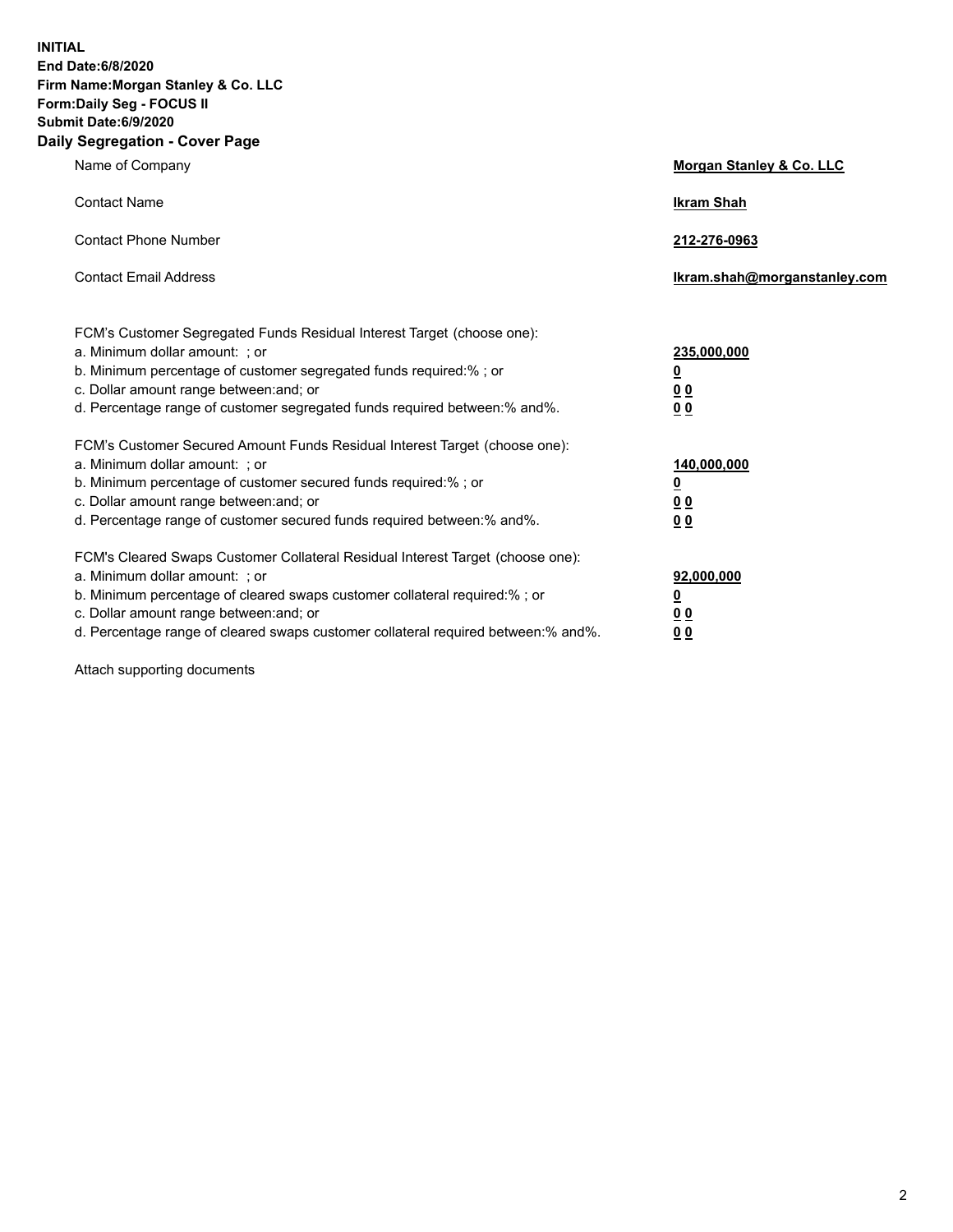|                                     | <b>INITIAL</b>                                                                              |                                              |  |  |
|-------------------------------------|---------------------------------------------------------------------------------------------|----------------------------------------------|--|--|
|                                     | End Date: 6/8/2020                                                                          |                                              |  |  |
| Firm Name: Morgan Stanley & Co. LLC |                                                                                             |                                              |  |  |
|                                     | Form: Daily Seg - FOCUS II                                                                  |                                              |  |  |
|                                     | Submit Date: 6/9/2020                                                                       |                                              |  |  |
|                                     | <b>Daily Segregation - Secured Amounts</b>                                                  |                                              |  |  |
|                                     | Foreign Futures and Foreign Options Secured Amounts                                         |                                              |  |  |
|                                     | Amount required to be set aside pursuant to law, rule or regulation of a foreign            | $0$ [7305]                                   |  |  |
|                                     | government or a rule of a self-regulatory organization authorized thereunder                |                                              |  |  |
| 1.                                  | Net ledger balance - Foreign Futures and Foreign Option Trading - All Customers<br>A. Cash  |                                              |  |  |
|                                     | B. Securities (at market)                                                                   | 4,124,391,282 [7315]<br>3,180,341,949 [7317] |  |  |
| 2.                                  | Net unrealized profit (loss) in open futures contracts traded on a foreign board of trade   | 804,051,620 [7325]                           |  |  |
| 3.                                  | Exchange traded options                                                                     |                                              |  |  |
|                                     | a. Market value of open option contracts purchased on a foreign board of trade              | 8,094,755 [7335]                             |  |  |
|                                     | b. Market value of open contracts granted (sold) on a foreign board of trade                | -14,041,731 [7337]                           |  |  |
| 4.                                  | Net equity (deficit) (add lines 1. 2. and 3.)                                               | 8,102,837,875 [7345]                         |  |  |
| 5.                                  | Account liquidating to a deficit and account with a debit balances - gross amount           | 86,415,483 [7351]                            |  |  |
|                                     | Less: amount offset by customer owned securities                                            | -83,909,175 [7352] 2,506,308                 |  |  |
|                                     |                                                                                             | [7354]                                       |  |  |
| 6.                                  | Amount required to be set aside as the secured amount - Net Liquidating Equity              | 8,105,344,183 [7355]                         |  |  |
|                                     | Method (add lines 4 and 5)                                                                  |                                              |  |  |
| 7.                                  | Greater of amount required to be set aside pursuant to foreign jurisdiction (above) or line | 8,105,344,183 [7360]                         |  |  |
|                                     | 6.                                                                                          |                                              |  |  |
| 1.                                  | FUNDS DEPOSITED IN SEPARATE REGULATION 30.7 ACCOUNTS<br>Cash in banks                       |                                              |  |  |
|                                     | A. Banks located in the United States                                                       | 383,114,491 [7500]                           |  |  |
|                                     | B. Other banks qualified under Regulation 30.7                                              | 445,768,425 [7520] 828,882,916               |  |  |
|                                     |                                                                                             | [7530]                                       |  |  |
| 2.                                  | <b>Securities</b>                                                                           |                                              |  |  |
|                                     | A. In safekeeping with banks located in the United States                                   | 1,062,787,011 [7540]                         |  |  |
|                                     | B. In safekeeping with other banks qualified under Regulation 30.7                          | 0 [7560] 1,062,787,011 [7570]                |  |  |
| 3.                                  | Equities with registered futures commission merchants                                       |                                              |  |  |
|                                     | A. Cash                                                                                     | 14,239,035 [7580]                            |  |  |
|                                     | <b>B.</b> Securities                                                                        | $0$ [7590]                                   |  |  |
|                                     | C. Unrealized gain (loss) on open futures contracts                                         | -57,414 [7600]                               |  |  |
|                                     | D. Value of long option contracts                                                           | $0$ [7610]                                   |  |  |
| 4.                                  | E. Value of short option contracts                                                          | 0 [7615] 14,181,621 [7620]                   |  |  |
|                                     | Amounts held by clearing organizations of foreign boards of trade<br>A. Cash                | $0$ [7640]                                   |  |  |
|                                     | <b>B.</b> Securities                                                                        | $0$ [7650]                                   |  |  |
|                                     | C. Amount due to (from) clearing organization - daily variation                             | $0$ [7660]                                   |  |  |
|                                     | D. Value of long option contracts                                                           | $0$ [7670]                                   |  |  |
|                                     | E. Value of short option contracts                                                          | 0 [7675] 0 [7680]                            |  |  |
| 5.                                  | Amounts held by members of foreign boards of trade                                          |                                              |  |  |
|                                     | A. Cash                                                                                     | 3,550,363,161 [7700]                         |  |  |
|                                     | <b>B.</b> Securities                                                                        | 2,117,554,938 [7710]                         |  |  |
|                                     | C. Unrealized gain (loss) on open futures contracts                                         | 804,109,034 [7720]                           |  |  |
|                                     | D. Value of long option contracts                                                           | 8,094,755 [7730]                             |  |  |
|                                     | E. Value of short option contracts                                                          | -14,041,731 [7735] 6,466,080,157             |  |  |
|                                     |                                                                                             | [7740]                                       |  |  |
| 6.<br>7.                            | Amounts with other depositories designated by a foreign board of trade                      | $0$ [7760]                                   |  |  |
| 8.                                  | Segregated funds on hand<br>Total funds in separate section 30.7 accounts                   | $0$ [7765]<br>8,371,931,705 [7770]           |  |  |
| 9.                                  | Excess (deficiency) Set Aside for Secured Amount (subtract line 7 Secured Statement         | 266,587,522 [7380]                           |  |  |
|                                     | Page 1 from Line 8)                                                                         |                                              |  |  |
| 10.                                 | Management Target Amount for Excess funds in separate section 30.7 accounts                 | 140,000,000 [7780]                           |  |  |
| 11.                                 | Excess (deficiency) funds in separate 30.7 accounts over (under) Management Target          | 126,587,522 [7785]                           |  |  |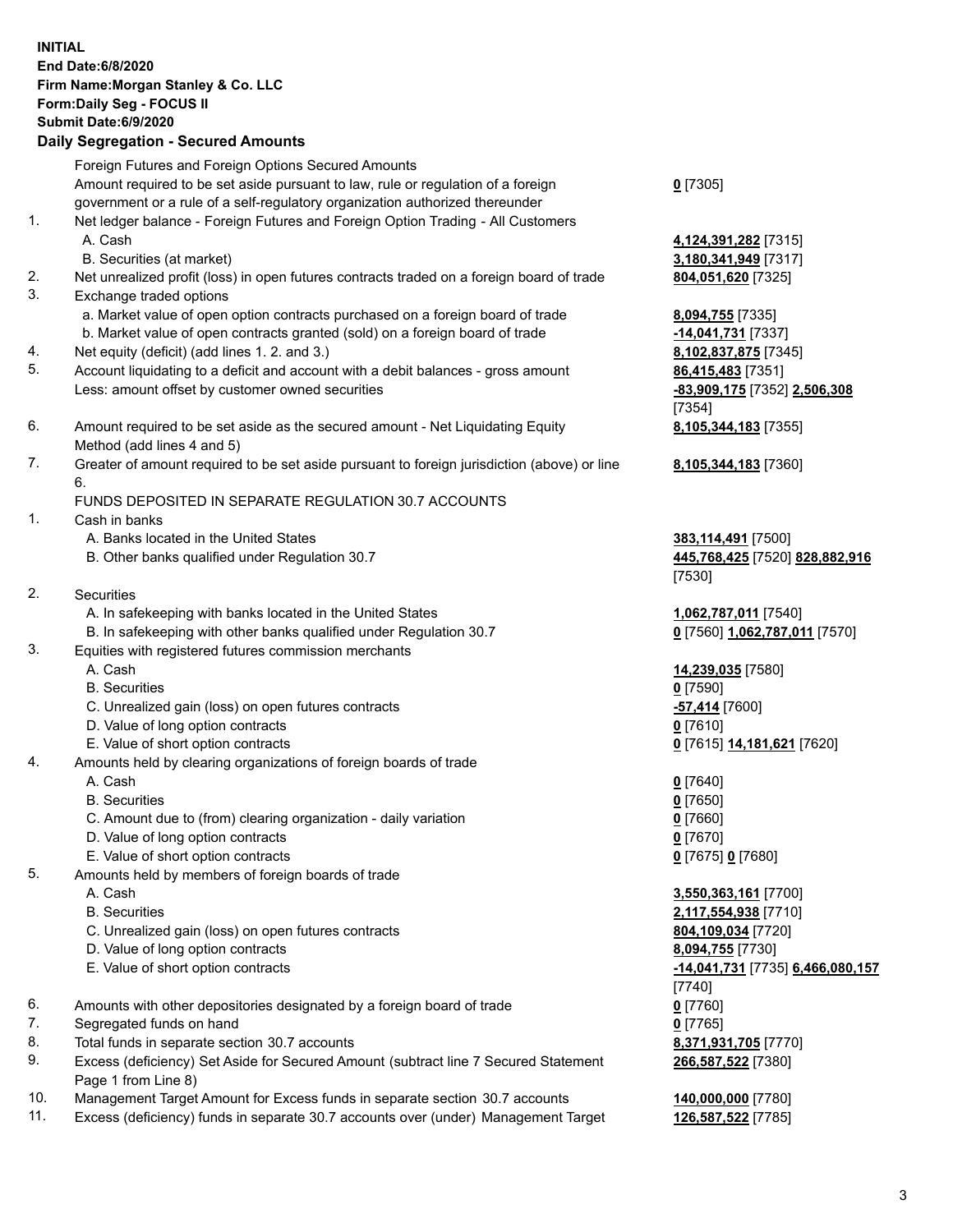| <b>INITIAL</b> | End Date:6/8/2020<br>Firm Name: Morgan Stanley & Co. LLC<br>Form: Daily Seg - FOCUS II<br>Submit Date: 6/9/2020<br>Daily Segregation - Segregation Statement |                                                     |
|----------------|--------------------------------------------------------------------------------------------------------------------------------------------------------------|-----------------------------------------------------|
|                | SEGREGATION REQUIREMENTS(Section 4d(2) of the CEAct)                                                                                                         |                                                     |
| 1.             | Net ledger balance                                                                                                                                           |                                                     |
|                | A. Cash                                                                                                                                                      | 14,543,033,481 [7010]                               |
|                | B. Securities (at market)                                                                                                                                    | 9,021,846,817 [7020]                                |
| 2.             | Net unrealized profit (loss) in open futures contracts traded on a contract market                                                                           | 2,689,279,150 [7030]                                |
| 3.             | Exchange traded options                                                                                                                                      |                                                     |
|                | A. Add market value of open option contracts purchased on a contract market                                                                                  | 579,426,666 [7032]                                  |
|                | B. Deduct market value of open option contracts granted (sold) on a contract market                                                                          | -559,655,835 [7033]                                 |
| 4.<br>5.       | Net equity (deficit) (add lines 1, 2 and 3)                                                                                                                  | 26,273,930,279 [7040]                               |
|                | Accounts liquidating to a deficit and accounts with<br>debit balances - gross amount                                                                         |                                                     |
|                | Less: amount offset by customer securities                                                                                                                   | 428,234,385 [7045]<br>-426,103,884 [7047] 2,130,501 |
|                |                                                                                                                                                              | [7050]                                              |
| 6.             | Amount required to be segregated (add lines 4 and 5)                                                                                                         | 26,276,060,780 [7060]                               |
|                | FUNDS IN SEGREGATED ACCOUNTS                                                                                                                                 |                                                     |
| 7.             | Deposited in segregated funds bank accounts                                                                                                                  |                                                     |
|                | A. Cash                                                                                                                                                      | 4,454,140,367 [7070]                                |
|                | B. Securities representing investments of customers' funds (at market)                                                                                       | $0$ [7080]                                          |
|                | C. Securities held for particular customers or option customers in lieu of cash (at                                                                          | 1,617,949,785 [7090]                                |
|                | market)                                                                                                                                                      |                                                     |
| 8.             | Margins on deposit with derivatives clearing organizations of contract markets                                                                               |                                                     |
|                | A. Cash                                                                                                                                                      | 13,243,760,918 [7100]                               |
|                | B. Securities representing investments of customers' funds (at market)                                                                                       | $0$ [7110]                                          |
|                | C. Securities held for particular customers or option customers in lieu of cash (at<br>market)                                                               | 7,403,897,032 [7120]                                |
| 9.             | Net settlement from (to) derivatives clearing organizations of contract markets                                                                              | 108,535,339 [7130]                                  |
| 10.            | Exchange traded options                                                                                                                                      |                                                     |
|                | A. Value of open long option contracts                                                                                                                       | 579,426,666 [7132]                                  |
|                | B. Value of open short option contracts                                                                                                                      | -559,655,835 [7133]                                 |
| 11.            | Net equities with other FCMs                                                                                                                                 |                                                     |
|                | A. Net liquidating equity                                                                                                                                    | 12,682,933 [7140]                                   |
|                | B. Securities representing investments of customers' funds (at market)                                                                                       | $0$ [7160]                                          |
|                | C. Securities held for particular customers or option customers in lieu of cash (at<br>market)                                                               | $0$ [7170]                                          |
| 12.            | Segregated funds on hand                                                                                                                                     | $0$ [7150]                                          |
| 13.            | Total amount in segregation (add lines 7 through 12)                                                                                                         | 26,860,737,205 [7180]                               |
| 14.            | Excess (deficiency) funds in segregation (subtract line 6 from line 13)                                                                                      | 584,676,425 [7190]                                  |
| 15.            | Management Target Amount for Excess funds in segregation                                                                                                     | 235,000,000 [7194]                                  |
| 16.            | Excess (deficiency) funds in segregation over (under) Management Target Amount                                                                               | 349,676,425 [7198]                                  |

15. Management Target Amount for Excess funds in segregation<br>16. Excess (deficiency) funds in segregation over (under) Manag Excess (deficiency) funds in segregation over (under) Management Target Amount Excess